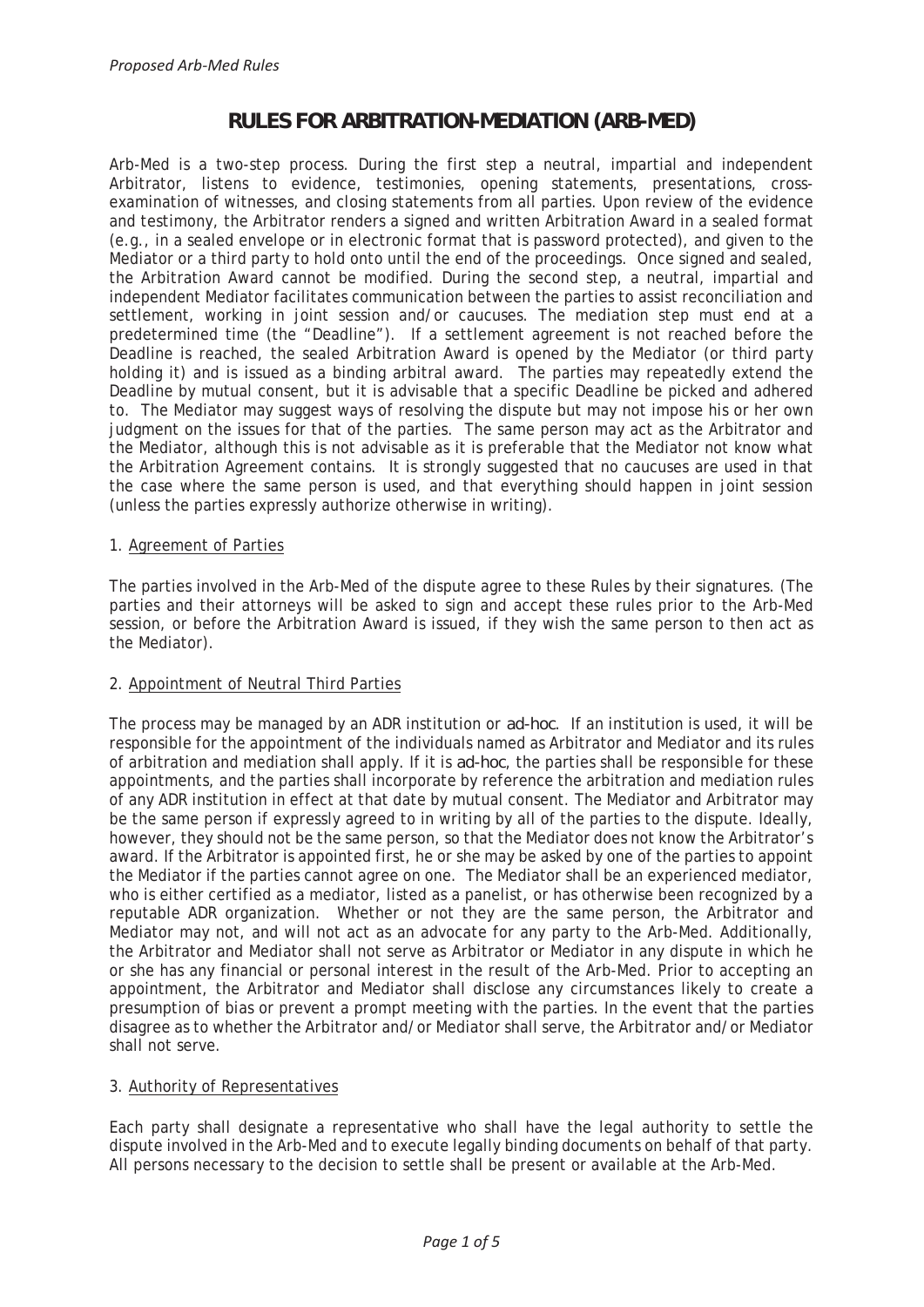## 4. Parties to Rely on Own Counsel

If the Arb-Med is concluded by a settlement agreement, the parties are advised and agree to have the agreement independently reviewed by their own attorneys and counsel before executing the agreement in final form. The parties understand and agree that the Arbitrator and Mediator is not acting as an advocate for any party and each party states that it has not relied upon legal advice or counsel of the Arbitrator or Mediator in entering into the settlement agreement. The Arbitrator may be asked by either party to ratify the award as an arbitral consent award or as an arbitral award on agreed terms, should they wish the settlement agreement to have the strength of a binding arbitral award under the New York Convention.

## 5. Parties Responsible for Negotiating Their Own Settlement

The parties understand that once appointed the Mediator (unlike the Arbitrator) will not and cannot impose a settlement in their case and agree that they are responsible for negotiating a settlement acceptable to them. The Arbitrator and Mediator, as advocates for settlement, will use every effort to facilitate the negotiations of the parties. The Arbitrator and Mediator do not warrant or represent that settlement will result from the Arb-Med process. The Arbitrator shall prepare to issue a written and binding award before the mediation step commences. The Arbitrator (and the institution, if one has been appointed) shall also take whatever reasonable precautions are necessary to ensure that any award that he or she may issue will be binding and legally enforceable, and shall benefit from the provisions of the New York Convention.

## 6. Time and Place of Arb-Med & Procedural Issues

The institution (if one is appointed) or the parties shall coordinate the time and place of each Arb-Med session, working together with the Arbitrator and Mediator (who may be the same person in certain cases). The parties shall also agree on the applicable laws covering their Arb-Med Arb, which shall also be used to apply and construe these rules. In the absence of any agreement by the parties, Swiss law shall apply. The Arb-Med shall be held at a mutually agreed location in the place of the proceedings, under clearly identified arbitration and mediation rules, either face-to-face or using any convenient means of communication (e.g., teleconferencing or webinars) mutually agreeable to the Arbitrator, Mediator and the parties. The Mediator may discuss the parties' procedural preferences with them and the Arbitrator may decide any procedural issues if the parties appear incapable of agreeing on them.

#### 7. Fees and Expenses

If a settlement agreement is reached, the expenses of the Arb-Med process shall be paid equally by the parties. If the Arbitration Award is opened or released, the costs of the proceedings shall be provided in accordance with the Arbitrator's award.

#### 8. Identification of Topics Relating to the Dispute

If requested to do so between the end of the Arbitration session and the beginning of the Mediation session, each party shall use its best efforts to provide the Mediator with a confidential Information Sheet in the form provided by the Mediator, separating each party's positions from its interests with regard to the issues that need to be resolved, and including an analysis of each party's alternatives in the form of a chart as provided by the Mediator. The parties are also encouraged to fill out a SWOT (Strengths/Weaknesses/Opportunities/Threats) chart for each party. The extent to which the parties agree to fill out these Information Sheets, exchange them, and/or submit them to the Mediator is at each party's sole discretion.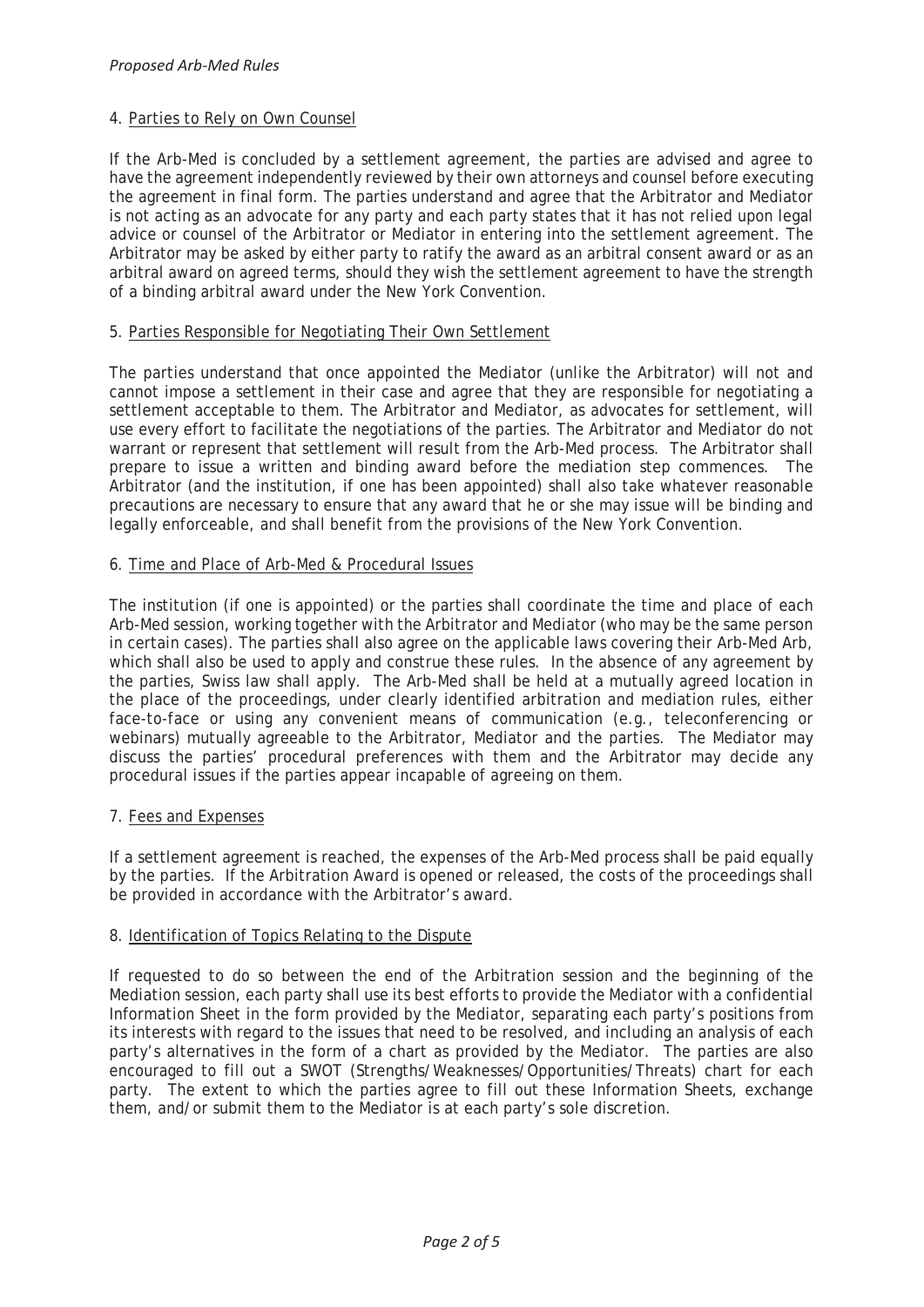## 9. Termination of Arb-Med

The Arb-Med shall be concluded either: a) by the execution of a settlement agreement by the parties' representatives within the agreed Deadline for the completion of the Mediation step; b) by declaration of the Mediator to the effect that the mediation has reached impasse; c) by a written or verbal declaration of one party or more parties to the effect that the Mediation proceedings are terminated; or d) by the Deadline for the end of the Mediation session having been reached. If no settlement agreement is reached by the Deadline, or the Mediation is terminated by the Mediator or any party, the Arbitration Award from the first step shall be opened by the Mediator (or the person holding it), and it shall immediately and automatically become a binding award at that stage.

## 10. Confidentiality

Confidential information disclosed to an Arbitrator and Mediator by the parties or by witnesses in the course of the Arb-Med shall not be divulged by the Arbitrator or Mediator. All records, reports or other documents received by an Arbitrator or Mediator while serving in that capacity shall be confidential. The Arbitrator, Mediator and Dispute Mediation Service shall not be requested or compelled to produce or divulge such records or to testify in regard to the Arb-Med in any adversary proceeding or judicial forum. Any party that violates this agreement shall pay all fees and expenses of the Arbitrator, Mediator, ADR institution and other parties, including reasonable attorneys' fees, incurred in opposing the efforts to request or compel testimony or records from the Arbitrator, Mediator or Dispute Mediation Service.

The parties shall maintain the confidentiality of the mediation step and shall not rely on, or introduce as evidence in any arbitral, judicial or other proceedings: a) views expressed or suggestions made by another party with respect to a possible settlement of the dispute; b) admissions made by another party in the course of the Arb-Med proceedings; c) proposals made or views expressed by the Arbitrator or Mediator; or d) the fact that another party had or had not indicated willingness to accept a proposal for settlement made by the Arbitrator or Mediator.

11. Privacy

Arb-Med sessions are private. The parties, their representatives and their witnesses may attend Arb-Med sessions. The Mediator shall attend all arbitration sessions. The Arbitrator has the power to require the exclusion of any witness, other than a party or essential persons, during the testimony of any other witness. Other persons may attend only with the permission of the parties and with the consent of the Arbitrator and the Mediator.

#### 12. No Service of Process at or Near the Site of the Mediation Session

No subpoena, summons, complaints, citations, writs or other process may be served upon any person at or near the site of any Arb-Med session or upon any person entering, attending or leaving the session.

#### 13. Exclusion of Arbitrator and Mediator from Judicial Proceedings

The Arbitrator, Mediator and any ADR institution that has been retained are not necessary or proper parties in judicial proceedings relating to the Arb-Med.

## 14. Interpretation and Application of Rules

The Arbitrator and Mediator shall interpret and apply these rules. In case of disagreement, the views of the Arbitrator shall be binding.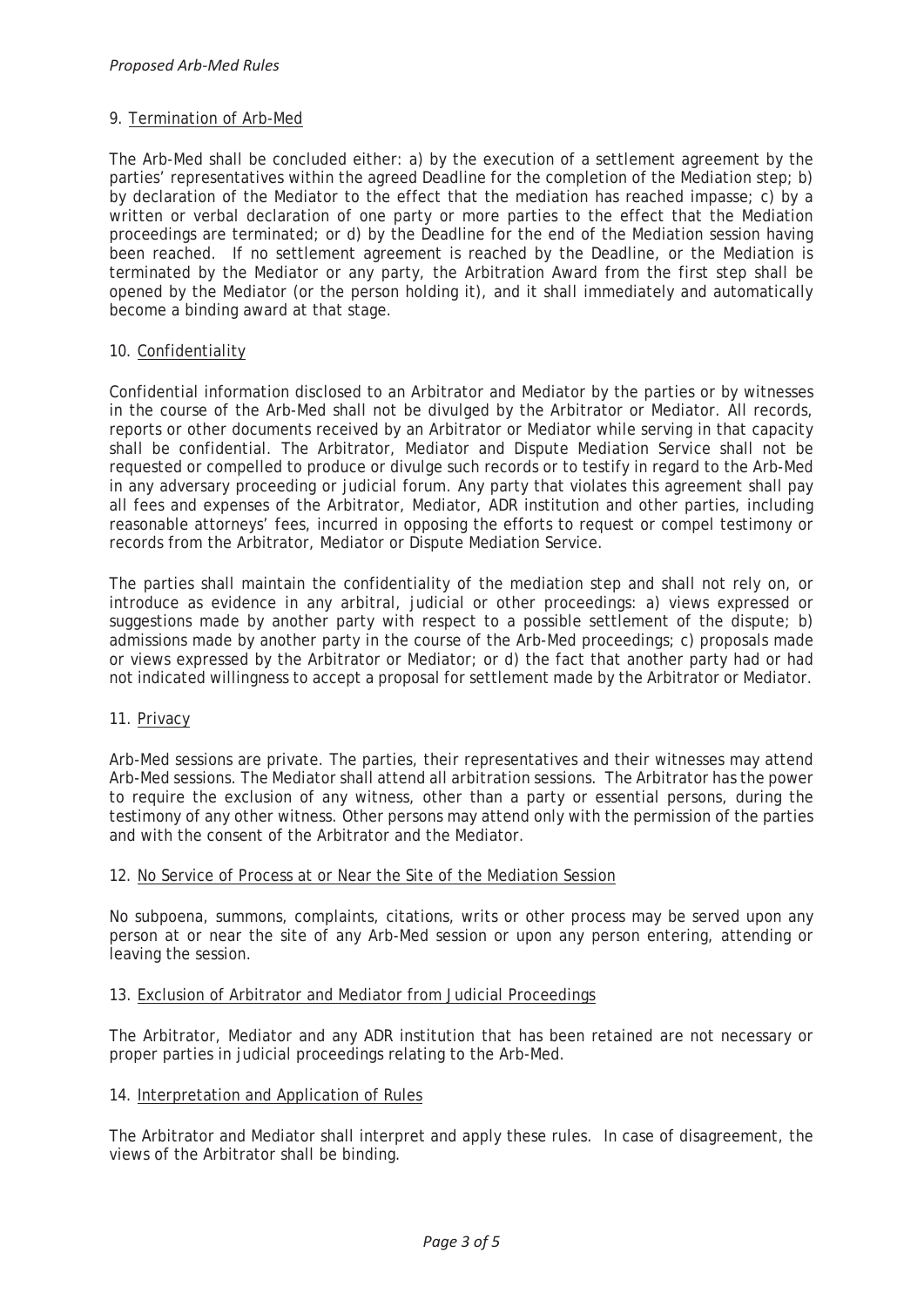#### 15. Recordings and Interpreters

The parties shall be responsible for bringing any interpreters. The proceedings may not be recorded unless the parties expressly agree otherwise, or the Arbitrator deems this to be necessary for the arbitration step.

#### 16. Paperwork

Parties must bring to the Arbitration or Mediation all submissions, exhibits, witness statements, and other documents relating to the case or necessary for its resolution. They may be provided in electronic format.

#### 17. Evidence, Discovery and Investigation

#### a. Arbitration

Conformity to legal rules of evidence shall not be necessary. The parties may offer such evidence as is relevant and material, and shall produce such evidence as the Arbitrator deems necessary to an understanding and determination of the dispute. The Arbitrator shall be the judge of relevance and materiality of any and all evidence.

#### b. Mediation

Conformity to legal rules of evidence shall not be necessary. The parties may offer such evidence or information as they wish.

#### 18. Binding Arbitration Award

The Arbitration Award shall be signed and sealed promptly, following the end of the arbitration hearing. If the Arbitrator is also asked to serve as Mediator, the Arbitration Award shall be written, signed and sealed before the mediation step starts. The Arbitration Award will not need to include findings of fact or conclusions of law, or provide any reasons for the award. It shall, however, provide a clear and binding award that can be readily understood and applied. The Arbitrator may grant any remedy or relief the he or she deems just and equitable, but within the scope of the agreement of the parties, including but not limited to specific performance of any contractual obligations.

#### 19. Same Order of Proceedings

A sample Order of Proceedings is provided below. The timing and allocation of time can be changed according to the complexity of the case, in accordance with the parties' procedural preferences. The Arbitrator shall set the time allocations of the arbitration step, and the Mediator shall set the time allocations of the mediation step, if the parties have not been able to reach an agreement. The Mediator shall set the Deadline for the end of the mediation step if the parties have not agreed to one. Once a Deadline has been set, the Mediator cannot extend it without the express written consent of all the parties.

## **ARBITRATION MEDIATION (ARB-MED) ORDER OF PROCEEDINGS**

#### Step 1: Arbitration (4 hours)

- 1. Opening statement by initiating party (15 minutes)
- 2. Opening statement by responding party (15 minutes)
- 3. Presentation of witnesses and direct examination by initiating party (40 minutes)